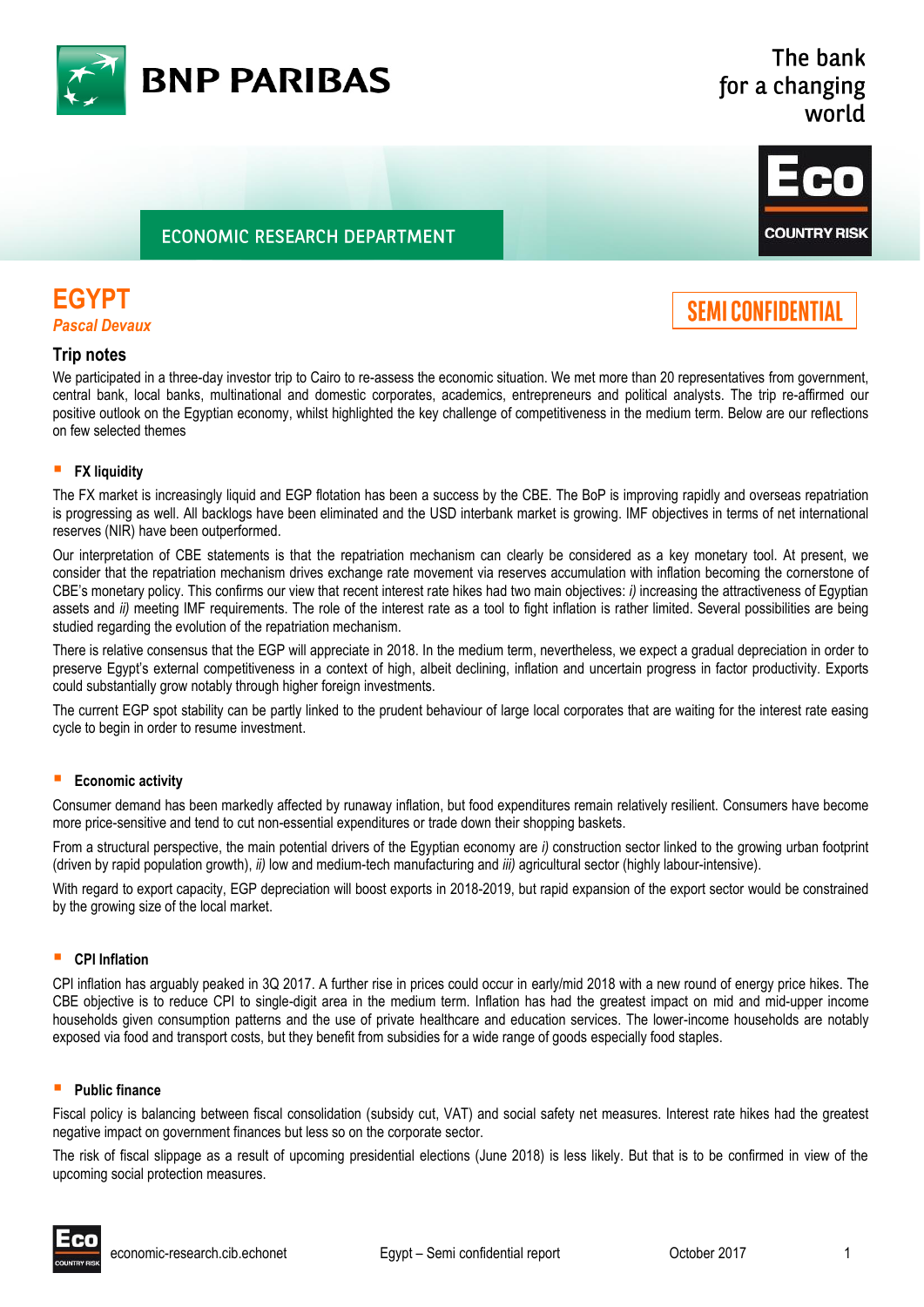

Deficit financing will remain multi-sourced. A significant part of the GCC debts due in 2018/19 are likely to be rolled over. The objective is to reduce debt service to 25% of total revenues (from 45% currently). The wage bill is expected to decline from 9% to 6% of GDP in the medium term.

The two main risks to fiscal consolidation are commodity price shocks (considered to be unlikely in the coming years) and execution risk of the next rounds of reform.

#### **Banking sector**

In the current post-flotation period, corporates' strategy on FX remains uncertain. Corporate loan demand is limited to working capital, while capex lending is muted due to high interest rates. Corporate are not highly leveraged thus making it less sensitive to interest rate hikes. Asset quality has not deteriorated significantly. Corporate profits have declined in some sectors, but most large corporates have flexibility to weather the current difficult period.

A consolidation of the banking sector is needed as smaller banks are not viable in the long term. However, they are not under stress to force consolidation and their risk appetite remains limited.

Financial inclusion is a key theme for both the government and banks. There are ongoing initiatives to capture unbanked households and informal SMEs to improve monetary policy effectiveness and tax collection in the long term.

#### **Energy**

The medium-term objective is no longer to be a net gas exporter but to end gas imports by late 2018 and develop Egypt as a gas hub (i.e. mutualisation of regional production capacities in an ecosystem). The gas hub vision is still under discussion with various regional partners (Cyprus, Israel, Jordan). Egypt has a genuine competitive advantage thanks to its two young LNG facilities and given the high cost of building a new one in the East Mediterranean. The key question is not to become a net gas exporter collecting rent but rather a regional center for storage and trading of gas and related energies. The realisation of this vision requires further gas discoveries notably in frontier areas such as West Mediterranean and Red Sea.

The government aims to reach cost recovery in fuel prices within 2-3 years. Liberalisation of the gas market is underway with the possibility for the private sector to supply gas directly to end-users, hence competing with EGAS. EGPC arrears to IOCs amount to USD2.0-2.5bn. While there is no optimal level of arrears, it is critical to keep payments regular and consistent in order to maintain sector momentum.

### **Tourism**

The contribution of the sector to GDP is positive again. In the 2-3Y outlook, the objective is to reach revenues of USD18bn against USD6bn at present.

### **New Administrative Capital**

The government is building a new administrative capital 45KM east of downtown Cairo of which most buildings will be self-financed. The government is betting on a virtuous cycle triggered by relocation of key ministries that can consequently boost the residential footprint. The army is playing a key role in supervising the project. The government is looking to relocate ministers by late 2018, but infrastructure readiness and connectivity to proxy urban centres (Greater Cairo, Suez Canal) are yet to be seen.

#### **Conclusion**

We believe that ongoing reforms (monetary and fiscal) have put the Egyptian economy on the right track. Nevertheless, the medium-term prospects are still challenged. High and above-peers population growth creates an enormous need for job creation each year. Structural changes (notably in education and training) are still lacking to meet those needs. The role of the army in the economy is important as a fast-track enabler of development projects during rough political transition, but continuation of that role should maintain a level-playing field.

However, the key open question, in our view, is the future role of the state in Egypt's largely market economy. In conclusion, our positive outlook on the Egyptian economy has been confirmed. The next challenges are execution of remaining reforms as well as achieving a sustained and inclusive economic growth.

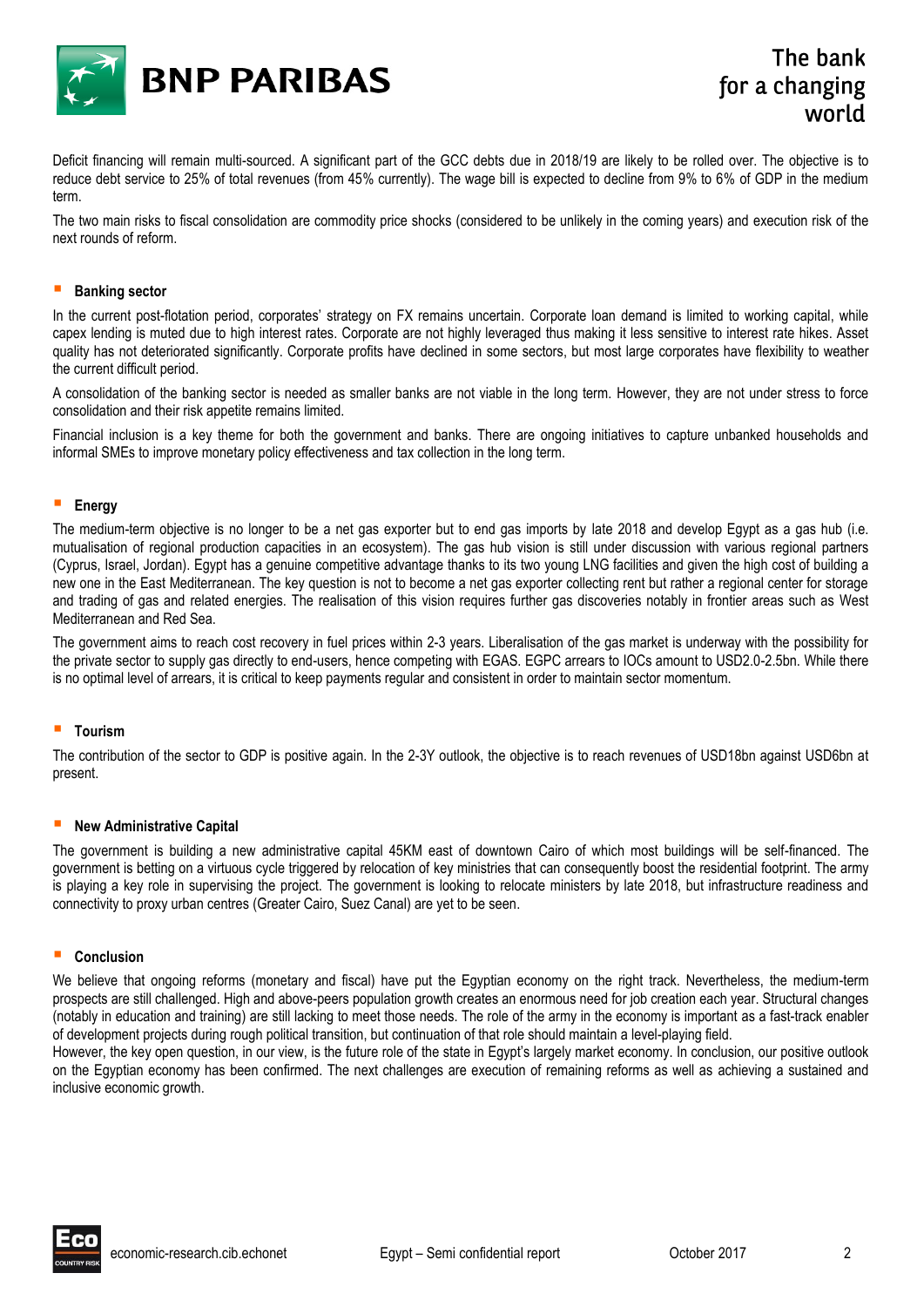

# **Economic Research Department**

|                                   | <b>William DE VIJLDER</b><br>Chief Economist                                                                          | +33(0)1 55 77 47 31                          | william.devijlder@bnpparibas.com                               |
|-----------------------------------|-----------------------------------------------------------------------------------------------------------------------|----------------------------------------------|----------------------------------------------------------------|
| ADVANCED ECONOMIES AND STATISTICS |                                                                                                                       |                                              |                                                                |
|                                   | <b>BEDITE: Jean-Luc PROUTAT</b><br>Head                                                                               | +33.(0)1.58.16.73.32                         | jean-luc.proutat@bnpparibas.com                                |
| u.                                | <b>Alexandra ESTIOT</b><br>Works coordination - United States - United Kingdom - Globalisation                        | +33.(0)1.58.16.81.69                         | alexandra.estiot@bnpparibas.com                                |
| 隆                                 | <b>Hélène BAUDCHON</b><br>France (short-term outlook and forecasts) - Labour markets                                  | +33.(0)1.58.16.03.63                         | helene.baudchon@bnpparibas.com                                 |
|                                   | Frédérique CERISIER<br>Euro Area (European governance and public finances), Spain, Portugal                           | +33.(0)1.43.16.95.52                         | frederique.cerisier@bnpparibas.com                             |
|                                   | <b>Thibault MERCIER</b><br>Euro Area (short-term outlook and monetary policy), France (structural reforms)            | +33.(0)1.57.43.02.91                         | thibault.mercier@bnpparibas.com                                |
| m.                                | <b>Catherine STEPHAN</b><br>Nordic countries - World trade - Education, health, social conditions                     | +33.(0)1.55.77.71.89                         | catherine.stephan@bnpparibas.com                               |
| i.                                | <b>Raymond VAN DER PUTTEN</b><br>Germany, Netherlands, Austria, Switzerland - Energy, climate - Long-term projections | +33.(0)1.42.98.53.99                         | raymond.vanderputten@bnpparibas.com                            |
| a.                                | <b>Tarik RHARRAB</b><br>Statistics and Modelling                                                                      | +33.(0)1.43.16.95.56                         | tarik.rharrab@bnpparibas.com                                   |
|                                   | <b>BANKING ECONOMICS</b>                                                                                              |                                              |                                                                |
| ш                                 | <b>Laurent QUIGNON</b><br>Head                                                                                        | +33.(0)1.42.98.56.54                         | laurent.quignon@bnpparibas.com                                 |
| п,<br>٠                           | <b>Céline CHOULET</b><br><b>Thomas HUMBLOT</b>                                                                        | +33.(0)1.43.16.95.54<br>+33.(0)1.40.14.30.77 | celine.choulet@bnpparibas.com<br>thomas.humblot@bnpparibas.com |
|                                   |                                                                                                                       |                                              |                                                                |
|                                   | <b>EMERGING ECONOMIES AND COUNTRY RISK</b>                                                                            |                                              |                                                                |
| a.                                | <b>François FAURE</b><br>Head - Argentina                                                                             | +33.(0)1 42 98 79 82                         | francois.faure@bnpparibas.com                                  |
| a                                 | <b>Christine PELTIER</b><br>Deputy Head - Greater China, Vietnam, other North Asian countries, South Africa           | +33.(0)1.42.98.56.27                         | christine.peltier@bnpparibas.com                               |
| ш                                 | Stéphane ALBY<br>Africa (French-speaking countries)                                                                   | +33.(0)1.42.98.02.04                         | stephane.alby@bnpparibas.com                                   |
| u.                                | <b>Sylvain BELLEFONTAINE</b><br>Turkey, Latin America                                                                 | +33.(0)1.42.98.26.77                         | sylvain.bellefontaine@bnpparibas.com                           |
|                                   | <b>Sara CONFALONIERI</b><br>Africa (Portuguese & English-speaking countries)                                          | +33.(0)1.42.98.43.86                         | sara.confalioneri@bnpparibas.com                               |
| œ,                                | <b>Pascal DEVAUX</b><br>Middle East, Balkan countries                                                                 | +33.(0)1.43.16.95.51                         | pascal.devaux@bnpparibas.com                                   |
| m                                 | <b>Anna DORBEC</b><br>CIS, Central European countries                                                                 | +33.(0)1.42.98.48.45                         | anna.dorbec@bnpparibas.com                                     |
| a.                                | Hélène DROUOT                                                                                                         | +33.(0)1.42.98.33.00                         | helene.drouot@bnpparibas.com                                   |
| a.                                | Korea, Thailand, Philippines, Andean countries<br>Johanna MELKA<br>India, South Asia, Russia                          | +33.(0)1.58.16.05.84                         | johanna.melka@bnpparibas.com                                   |
| ×.                                | <b>Michel BERNARDINI</b><br>Public Relation Officer                                                                   | +33.(0)1.42.98.05.71                         | michel.bernardini@bnpparibas.com                               |